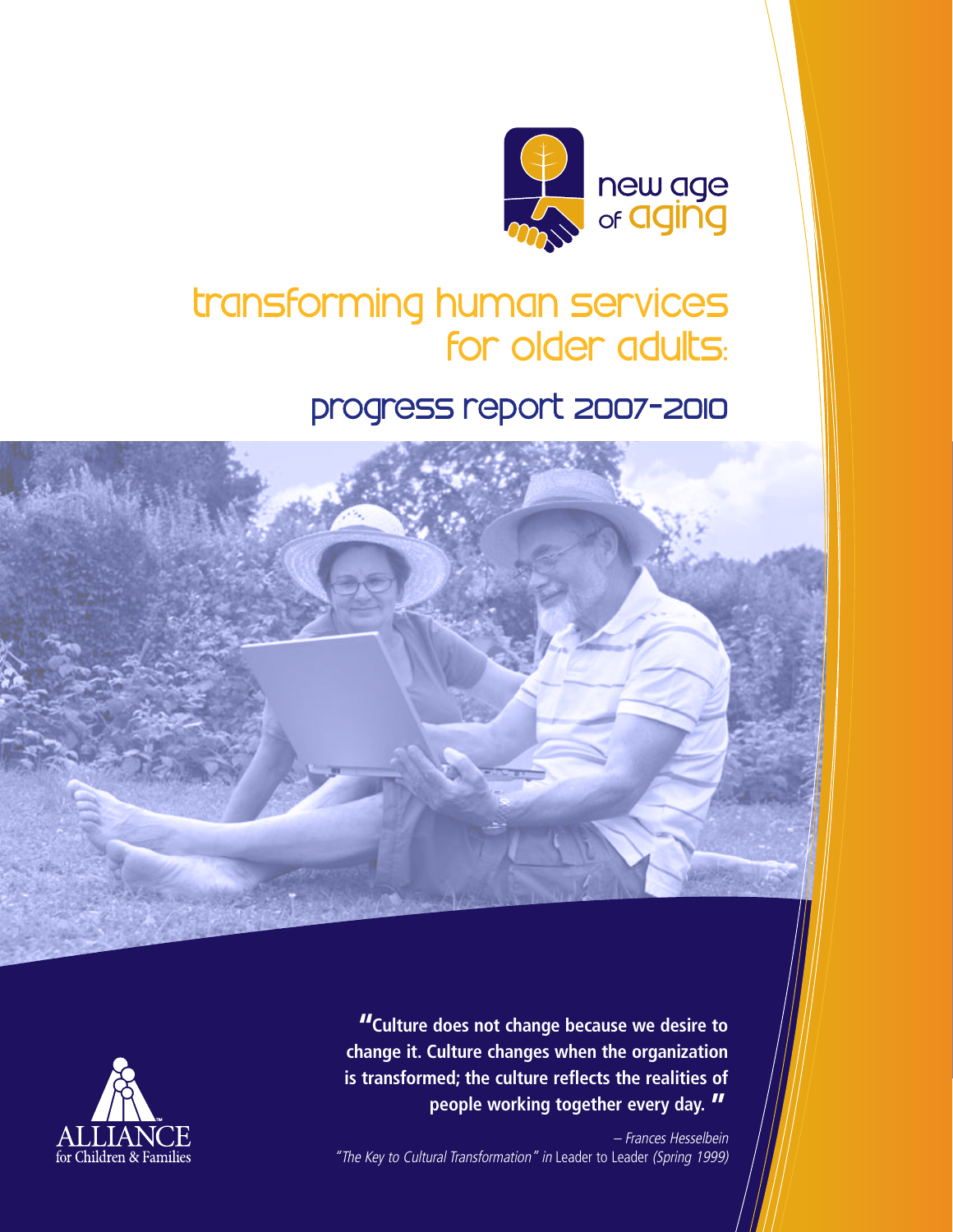

# Introduction

The New Age of Aging, an initiative of the Alliance for Children and Families, materialized out of a generous grant from The Atlantic Philanthropies that was designed to facilitate change within the nonprofit human service industry. With these funds, the Alliance created the National Leadership Advisory Committee (NLAC) and completed a comprehensive six-month study and analysis that explored the needs of aging Americans. The national New Age of Aging office then was established to build solutions and prepare organizations to meet the needs of the vast aging population.

During its initial study, NLAC captured a mounting need in America's communities for child- and family-serving agencies to provide services that reflect the complex dynamics of aging across the entire lifespan, as well as the pivotal role older adults play in their families and society in general.

NLAC identified that Alliance member agencies were well-positioned to serve older adults, but lacked access to a pool of professionals trained in gerontology and aging issues. Their staff also often held perceptions of older adults as needy and deficient, rather than understanding from true experience that it is an active and engaged population.<sup>1</sup>

The New Age of Aging took hold of the NLAC recommendations and invested in operational outcomes, which are to:

- Increase the number of professionals trained in gerontology and aging issues
- Alter existing views on aging service needs
- • Move Alliance member organizations to the next appropriate level of capacity and skill in serving older adults

The long-term goal of these operational changes is to promote a culture within the nonprofit human services industry that welcomes the:

- Needs of the growing baby boomer generation, which span a spectrum of aging events
- Strengths and abilities of a more functional aging population
- • Varying cultural and economic influences that affect the ways older adults age, are viewed, and interact in their communities
- Intricacies of potential solutions for aging individuals and their families

This interim progress report examines the effect and impact of solutions generated by the New Age of Aging initiative 3 1/2 years into the five-year pilot project.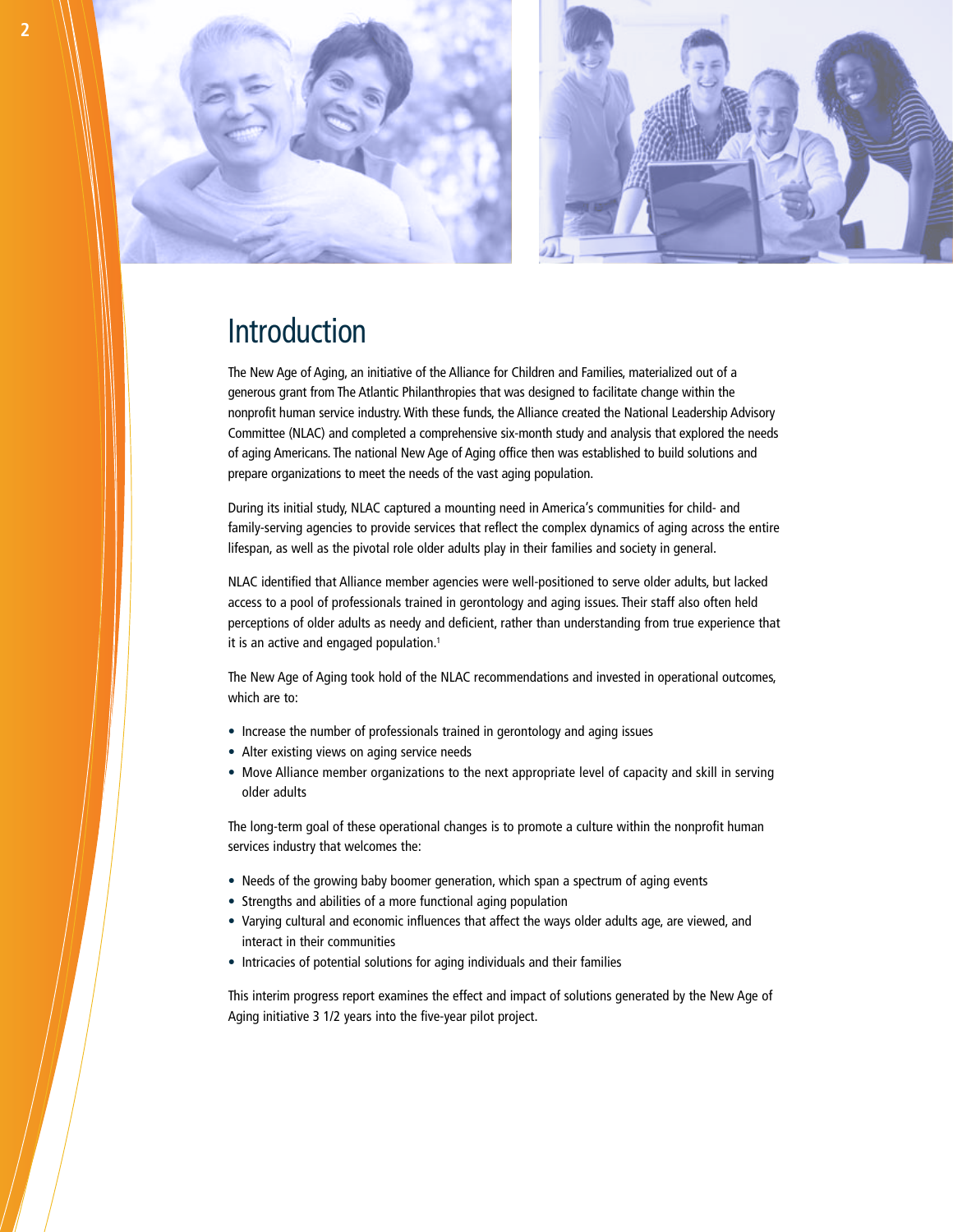

# Strategic Investments, Goals, and Strategies

The Alliance, as the largest association of private, nonprofit human service providers, is uniquely positioned to facilitate cultural change in the human service industry.

In order to achieve the three operational outcomes, which were identified on the previous page, the New Age of Aging initiative simultaneously targeted three overlapping levels of strategic investment.

### New Age of Aging Strategic Investments

| <b>Investment Area</b>               | <b>Description</b>                                                                                                                                                          |
|--------------------------------------|-----------------------------------------------------------------------------------------------------------------------------------------------------------------------------|
| Training and Education               | Investment strategy seeks to engage partners that have the expertise and infrastructure to deliver<br>high-quality, national learning opportunities in aging services.      |
| Resource Infusion                    | Investment strategy seeks to provide organizations with the necessary funds, human resources, and<br>intellectual capital to continue, expand, or implement aging services. |
| <b>Cultivation of Aging Messages</b> | Investment strategy seeks to raise awareness, inform, and centralize messages, so organization<br>communications emphasize the dignity and respect of aging adults.         |

Within each area of investment, the New Age of Aging identified strategies, components, and partnerships that positioned the Alliance and its members at the forefront of the human service industry with regard to providing aging services.

### New Age of Aging Goals and Strategies

| <b>STRATEGIES</b>                                                           | <b>Goal 1: Increase Trained</b><br>professionals | <b>Goal 2: Reframe Perceptions</b><br>of Aging | <b>Goal 3: Build Human Service</b><br>Organizations' Capacity to<br>Provide Aging Services |
|-----------------------------------------------------------------------------|--------------------------------------------------|------------------------------------------------|--------------------------------------------------------------------------------------------|
| New Age of Aging Website                                                    |                                                  |                                                |                                                                                            |
| Case Studies                                                                |                                                  |                                                |                                                                                            |
| Alliance Magazine                                                           |                                                  |                                                |                                                                                            |
| Severson National Information Center                                        |                                                  |                                                |                                                                                            |
| Webinars                                                                    |                                                  |                                                |                                                                                            |
| <b>Grantee Information Kits</b>                                             |                                                  |                                                |                                                                                            |
| Targeted Messaging (Alliance Enews,<br>Email Marketing)                     |                                                  |                                                |                                                                                            |
| Mini-Grants                                                                 |                                                  |                                                |                                                                                            |
| <b>Mentoring Initiative</b>                                                 |                                                  |                                                |                                                                                            |
| Partnership with Boston University's<br>Institute for Geriatric Social Work |                                                  |                                                |                                                                                            |
| Certificate in Aging Scholarships                                           |                                                  |                                                |                                                                                            |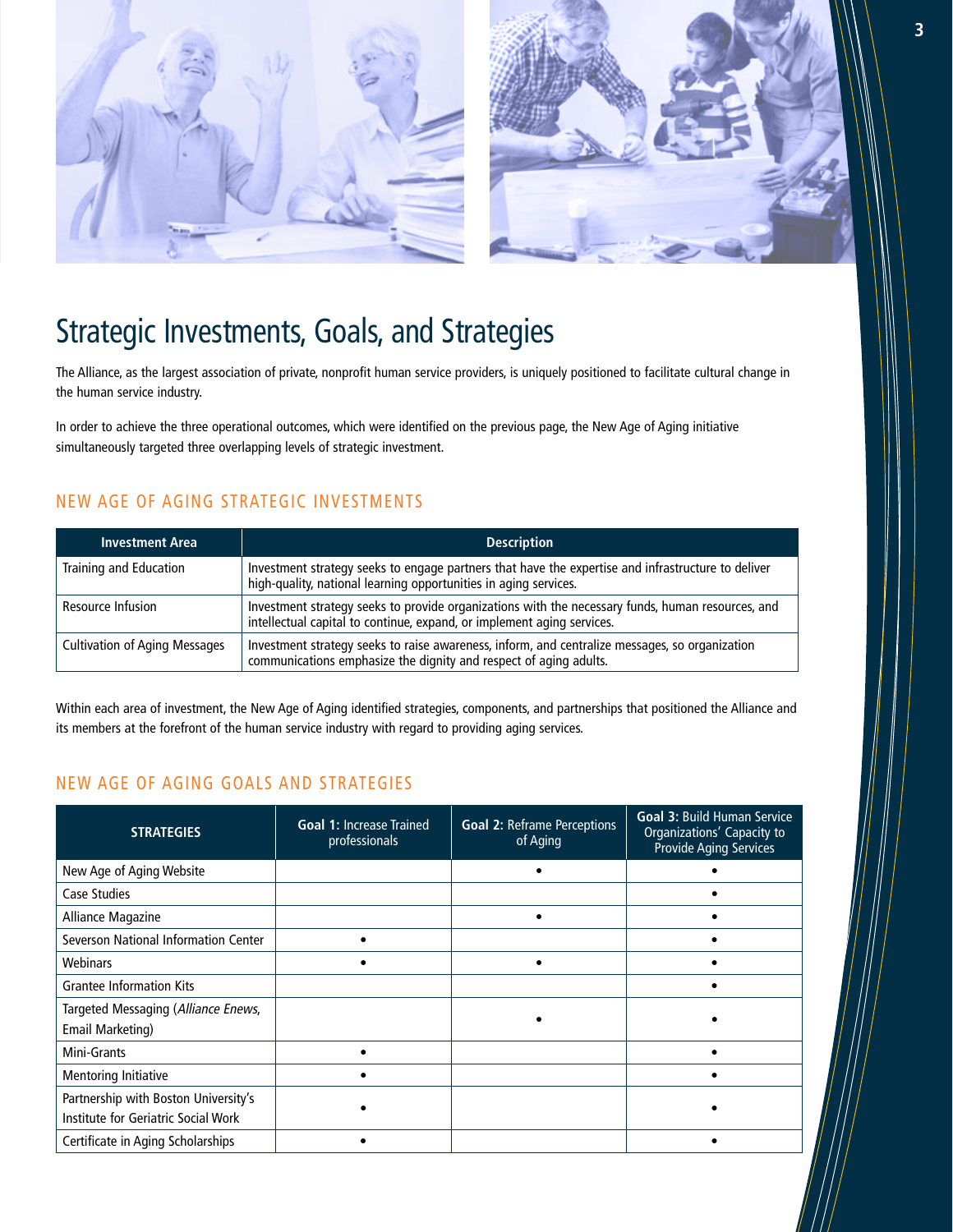## Progress Toward New Age of Aging's Three Goals

The Alliance believes that progress toward three intermediary goals will drive the impact of the New Age of Aging in changing the culture of the human service industry:

### Goal 1: Increase the Number of Professionals Trained in Gerontology and Aging Issues

The New Age of Aging believes education and training are critical to culture change.

New trends in aging emerge faster than the workforce is able to generate sufficient interest and responses. The demand for aging services continues to grow rapidly, but the capacity of staff to meet those needs is not keeping pace.

Given strict time and budget constraints, it's challenging for providers to offer continuous education opportunities. With this challenge in mind, the New Age of Aging linked training to grants, while also underscoring the critical connection between continuous learning and service-level impact.

The New Age of Aging strategically prioritized training with the intent of creating a group of human service professionals that is equipped with the necessary knowledge to serve aging adults in innovative, efficient, and engaging ways.

Since the New Age of Aging began:

356 staff at Alliance member organizations received certificates in aging through Boston University's Institute for Geriatric Social Work

40 additional staff at Alliance member organizations used New Age of Aging scholarships and stipends to complete online course work, participate in aging-focused conferences, participate in higher education courses in gerontology, and create libraries of aging resources in their organizations

578 staff at human service organizations participated in 18 webinars about aging topics that were hosted by the New Age of Aging

#### **Impact**

The New Age of Aging reinforced its commitment to providing training opportunities by investing more than \$330,000. The New Age of Aging overcame a common belief held within the human service industry that there is neither time nor money to provide continuous learning opportunities. This was accomplished by increasing the number of certified service providers trained in gerontology and aging issues, and growing the number of less formal training opportunities for human service organization leadership and staff. By prioritizing training, the New Age of Aging capitalized on practitioners' desires to learn and was able to:

- Build providers' skills sets and allow them to explore new options for serving older adults
- Re-energize service providers that believed they had reached their maximum threshold of expertise
- • Generate ideas for more effective practices

#### **Future Opportunities**

The field of gerontology presents increasing opportunities to train and educate new and veteran practitioners. The Alliance infrastructure and membership network offer an ideal environment for exposing human service organization staff to new learning opportunities and approaches related to aging services. The success of webinars and online courses has allowed the New Age of Aging to develop expertise in outreach, knowledge sharing, and knowledge generation.

In order to capitalize on the growing base of expertise and potential for tremendous impact, the New Age of Aging seeks out investments that support continuous learning opportunities for experienced practitioners and create occasions to influence new professionals and students.

**"As has been my past experience, I found this webinar to be very informative and relevant to my needs. I am very appreciative that you have provided webinars as a training alternative."** 

E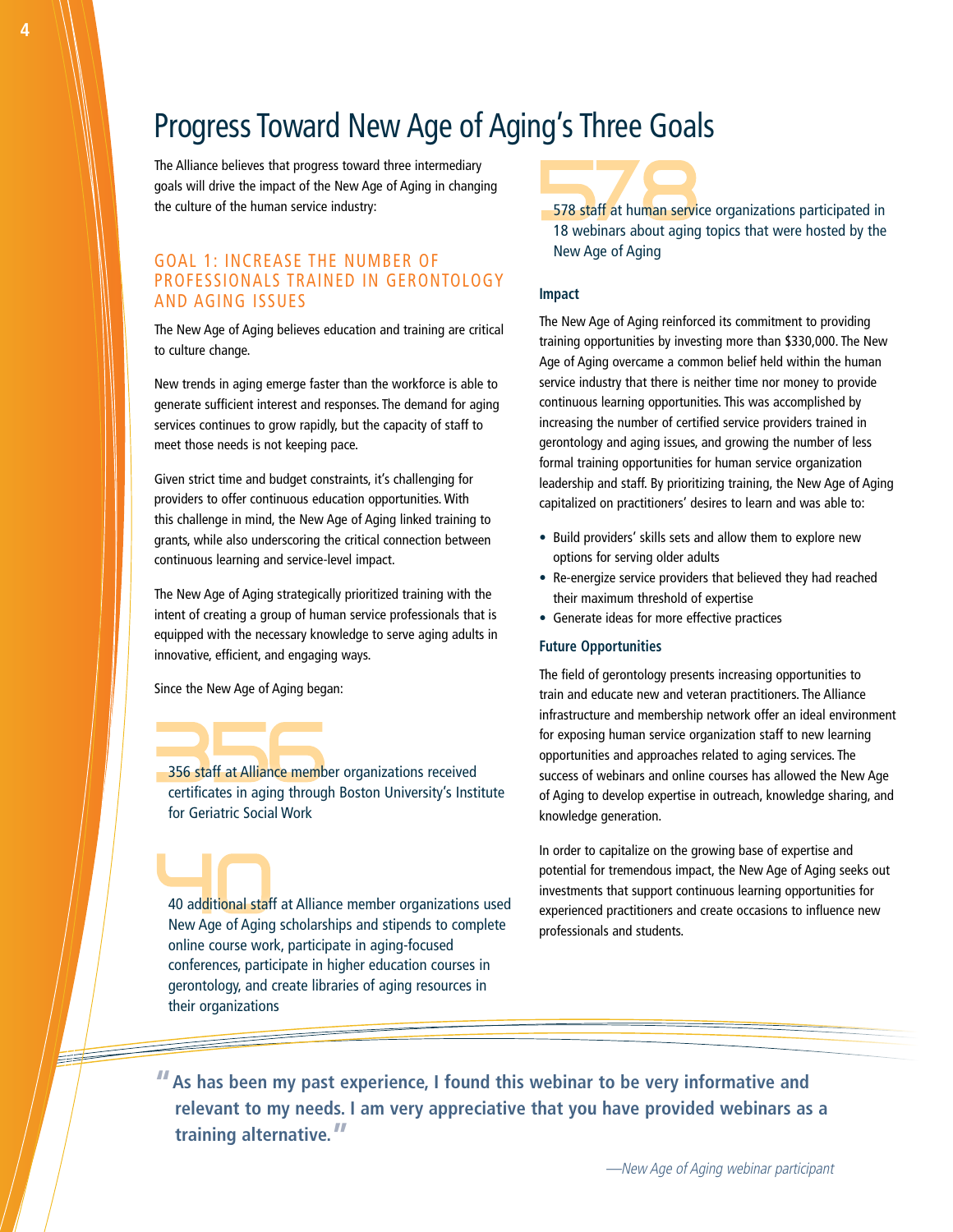### Goal 2: Reframe Human Service Organizations' Perceptions of Aging Services

Reframing practitioners' perceptions of aging requires access to multiple mediums that raise awareness, inform, and centralize messaging. The New Age of Aging accomplishes this through its training and grant opportunities, and by creating and promoting knowledge and communication that spark new ways of viewing older adults.

The New Age of Aging promoted the Alliance network as a source of expertise on aging, leveraged resources, and connected the initiative to partners and networks within the nonprofit sector. Using these tools, the New Age of Aging reached targeted audiences with messages that promote culture change.

Since the New Age of Aging began, the initiative:

Released eight compelling case studies from Alliance member organizations that provide aging services, with each highlighting best practices

Continuously highlighted aging issues through webinars, e-newsletter articles, magazine articles, presentations, product releases, and conference presentations

Leveraged grant funds to promote 87 projects that serve the aging community in ways that recognize older adults as dignified, resilient, and independent contributors to society

#### **Impact**

Communication noticeably influences how people see the world. The New Age of Aging surveyed the Alliance membership in 2010 and found that roughly 75 percent of its membership was aware of some aspect of the New Age of Aging initiative. The New Age of Aging relies on anecdotal reports that Alliance members are hearing the changing message. It also receives information from formal reports, interviews, and evaluations.

The evidence to date suggests that the reach of the New Age of Aging is expansive and positively impacts aging services through:

- Creation of new ways for human service providers to engage older adults and their caregivers in the community, as well as in their service and care needs
- • Engagement of providers at all levels of the organization to promote positive aging messages

### **Future Opportunities**

Communication surrounding programs and initiatives often is examined as a byproduct of other formative activities and outputs. Given that marketing and messaging aren't often well-developed skill sets of service providers and program staff, the Alliance, as a national advocate for human service organizations, is able to devote and apply its resources toward partnering and promoting the messages needed to sustain aging services.

In other words, the New Age of Aging directs resources at making this essential component of culture change highly intentional and highly visible. During the initiative's four formative years, it leveraged several partnerships to produce three well-received print publications.

The New Age of Aging believes refined, information-intensive communications are the best way to simultaneously address messaging and information goals. The initiative seeks opportunities to further its change-driving communication strategies.

**"We are hearing from members how excited they are about the New Age of Aging initiative because it expanded the way we look at families."**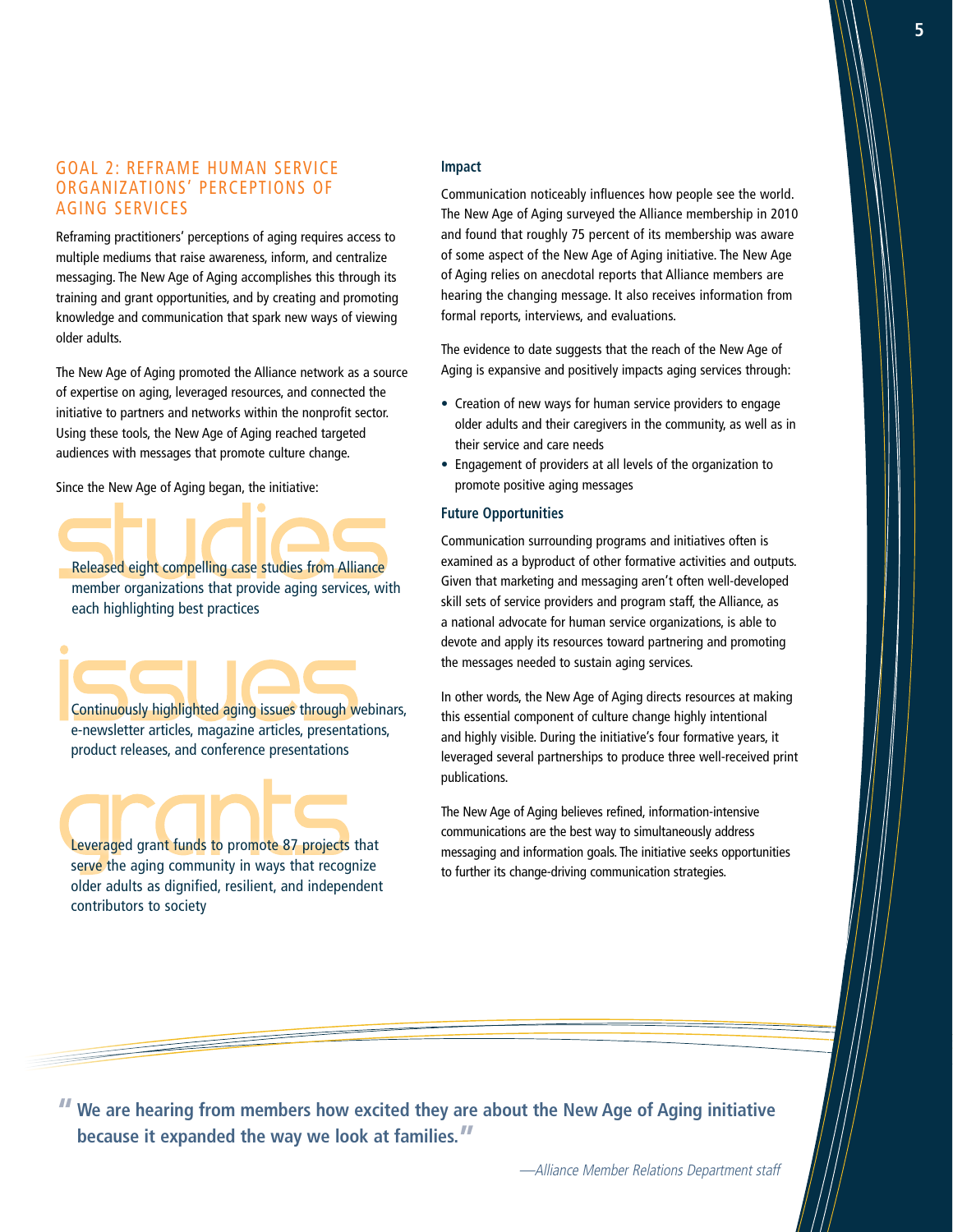### Goal 3: Move Alliance Member Organizations to the Next Appropriate Level of Capacity and Skill in Serving **OLDER ADULTS**

This goal acknowledges what the New Age of Aging has come to understand as a critical aspect of creating culture change within human service organizations, that pushing change practices too hard and too fast shuts the system down.

The capacity building strategies applied by the New Age of Aging respect that human service organizations have varying missions and capacities. Organizations also respond to trends at different paces and in different ways. With respect to serving older adults, some organizations already have strong histories and devoted practices, several are willing and excited to implement new programs but don't know where to begin, and others feel existing services already meet the needs of this population.

The New Age of Aging recognizes members' individual strengths and abilities and seeks to move each organization along their individual continuum of change. To accomplish this, the New Age of Aging has:

Contributed about 200 resources on aging to the Alliance's Severson National Information Center

Provided funding for creative and innovative projects that serve older adults to 87 Alliance member agencies that had little or no experience in aging services

Offered training opportunities to infuse members with new expertise in aging issues

Facilitated mentoring partnerships between 20 Alliance members with demonstrated experience in serving older adults and 20 members that wanted to build their competencies



### **Impacts**

Most providers agree that capacity building is an under-developed aspect of change. Human service providers typically gain access to funding for critical programs and services that meet their missions, but often are denied funding to build infrastructure and develop tools to promote high-performance and sustainability.

The nature of the New Age of Aging's mini-grants, mentorships, and resources is to create culture change that follows each agency's continuum of interest, knowledge, and capacity. Evaluation of these investments suggests programming is impacted, but so is the entire organization. These capacity building resources resulted in:

- Communication of interest, knowledge, and awareness of aging through multiple levels of the organization in order to round out and enhance services
- Creation of new community partnerships to support agencies' work
- Increased coordination of services within agencies
- Heightened capacity of agencies to develop, enhance, replicate, evaluate, and provide support and technical assistance for aging services

#### **Future Opportunities**

What makes the New Age of Aging unique is not the allotment of fiscal resources toward programming, but rather its approach of combining funds with capacity building and program support. This approach is designed to create momentum that promotes longterm gains and cultural change.

The New Age of Aging is a pilot effort that has had time to generate interest, implement practices, and refine its methods. The next step for New Age of Aging is to continue to engage the growing number of experienced Alliance members in serving aging populations.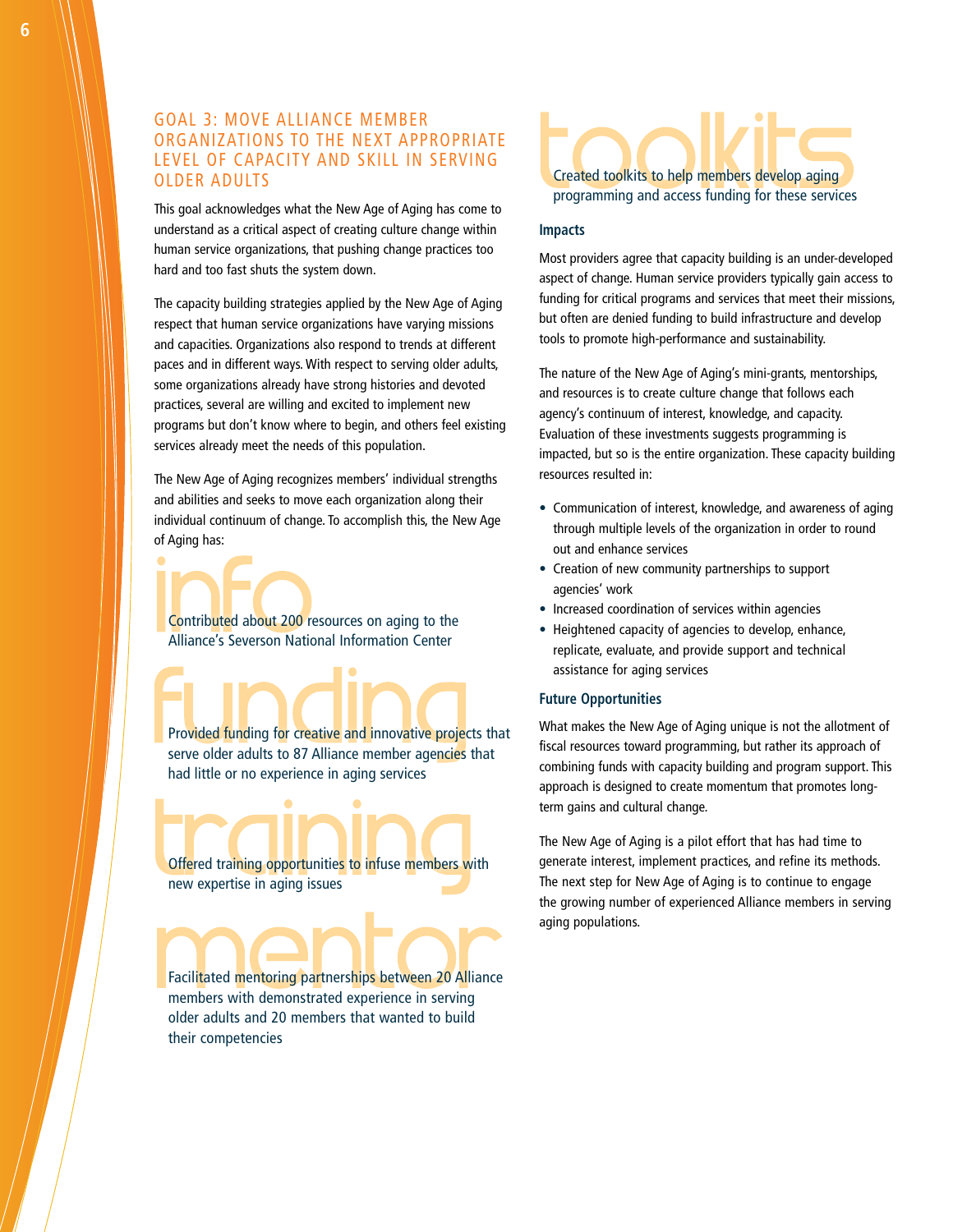# Putting it in Perspective: A New Age for the New Age of Aging

The progress of the New Age of Aging is captured in the movement toward three intermediary goals. However, the nature of a culture change initiative is far more complex. The New Age of Aging's three primary investments—resource infusion, training and education, and cultivation of aging messages—work simultaneously. One quote from a mini-grant recipient captures the change process of the New Age of Aging:

"This grant 'pushed' us outside of our comfort zone and gave us the opportunity to **develop** new programming collaboratively with a key community partner that we would have otherwise not felt confident in pursuing. We feel confident that we can sustain this project with minimal financial investment in the future. The feedback from residents has been overwhelmingly positive."

—New Age of Aging mini-grant recipient

Success requires synergy between all three New Age of Aging strategic investment areas: **resource infusion**, **training and education**, and **cultivation of aging messages**.

The Alliance also learned the importance of examining social work practice at the macro level, as organizations do not deliver programs and services in isolation from the world outside their communities. The world in which the first four years of the New Age of Aging operated was much different than the world in which the initiative was planned.

The recommendations and ideas behind the New Age of Aging were sparked prior to what would become a major recession with significant impact on human services funding. Funding for aging practice and strength-based approaches quickly became overshadowed by economic crisis and need. In this climate, messaging needs to be clear, resources need to be reprioritized, and evidence showing impact needs to be collected swiftly. Restructuring, downsizing, and staff turnover all impacted the New Age of Aging initiative both in-house at the Alliance and within Alliance member organizations.

Despite the difficult economic constraints the recession placed on organizations, the New Age of Aging not only survived, but thrived. The Alliance attributes this success directly to the nature of culture change initiatives and the belief that change represents opportunity, not failures.

First, the New Age of Aging provided the multi-method, multilevel, long-term capacity building that is a necessary to support both innovation and growth in human service practice and impact at the client level. The initiative provided dollars so that agencies could serve older adults at a time when these dollars were the most likely to be at risk. Even though organizations needed, and still need, more time and funding to demonstrate impact, the New Age of Aging backed these efforts with core technical assistance and support that relieved agencies of the defeating feeling of doing this work alone. Face-to-face contact, virtual interaction, online training, and one-on-one consultation was an asset to time management, rather than a burden.

Success also can be attributed to the intermediary nature of the Alliance, as a national network organization. This structure is conducive to broad system change.

The Alliance's trusting relationships with members, focus on innovation, and ability to develop tools and resources for the industry makes it an important ally to human service organizations that are tapped out and de-energized by external realities. Through the New Age of Aging, the Alliance seized an opportunity to grow a new division of intellectual capital that seeds and promotes innovation across the human services industry.

The Alliance provides opportunities for broad distribution of that intellectual capital. It facilitates peer networking and information sharing across its membership and throughout communities. Resources infused into the Alliance network make their way into collaborations, communities, and partnerships at the organization, local, regional, and national levels.